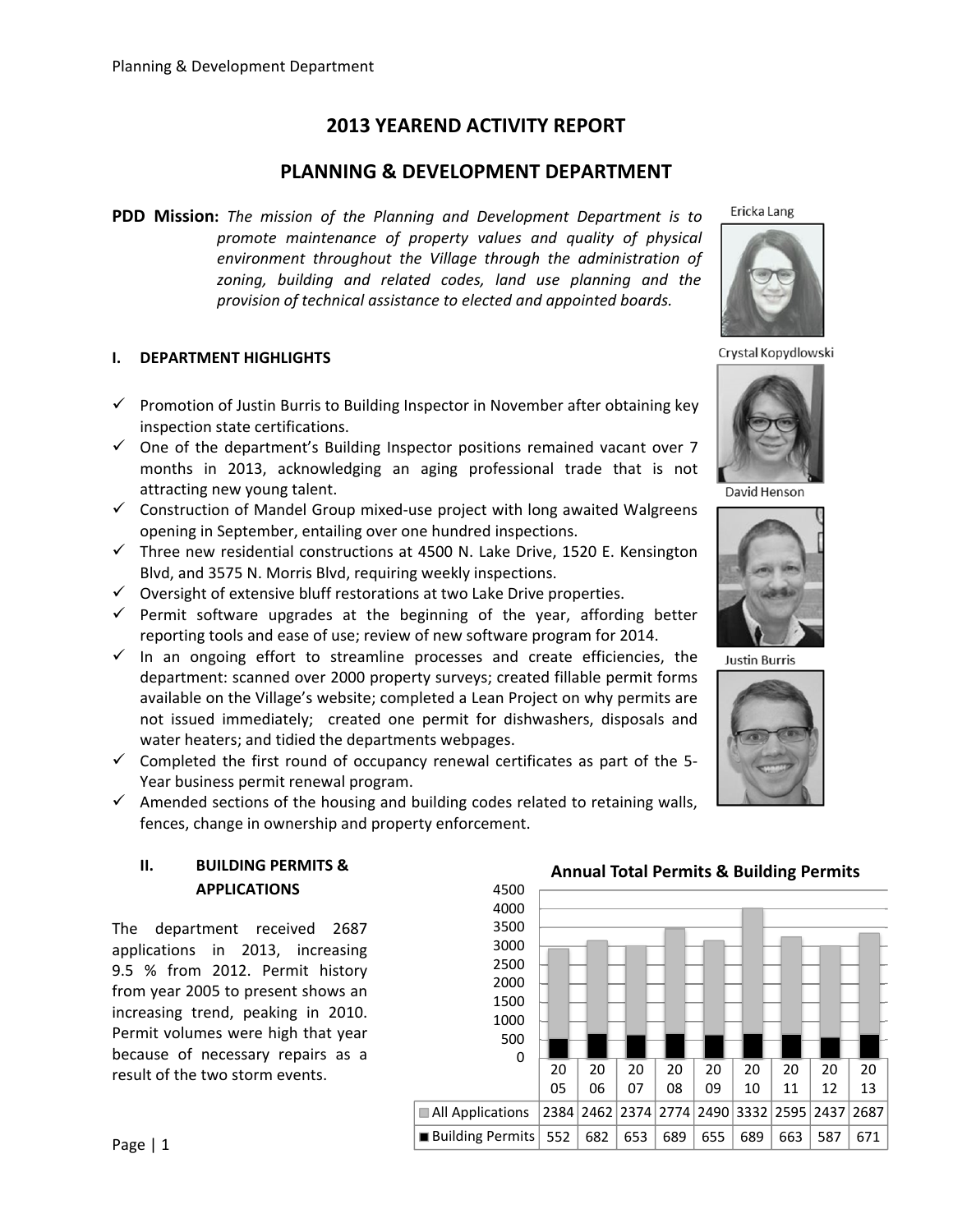Building, Electrical, and Plumbing permits comprise the highest volume of the 24 types of permits and applications: a positive indicator that residents continue to invest in their properties. Obstruct the Public Way permits most often are for dumpsters and have the largest quantity within the *Other* permit category.

| <b>Permits</b>  | 2011 | 2012 | 2013 | 12-13 %<br>Change |
|-----------------|------|------|------|-------------------|
| <b>Building</b> | 663  | 587  | 671  | 14.3%             |
| Electrical      | 643  | 597  | 631  | 5.7%              |
| Plumbing        | 545  | 418  | 517  | 23.7%             |
| <b>HVAC</b>     | 201  | 224  | 216  | $-3.6%$           |
| Occupancy       | 24   | 32   | 13   | $-59.4%$          |
| Code Compliance | 168  | 198  | 221  | 11.6%             |
| Other           | 349  | 397  | 418  | 5.3%              |
|                 | 2593 | 2453 | 2687 | 9.5%              |

#### **Permit Volume by Type, 2011‐2013**

#### **Building Permit Breakdown, 2012‐2013**

A breakdown of the building permits reveals the majority of improvement permits were for one‐ and two‐family homes, which is assumed given they cover the majority of the land area in the Village. The majority of building permits were for roofs, general interior renovations and fence replacements.

|                                     |      |      | # of             |
|-------------------------------------|------|------|------------------|
|                                     | 2012 | 2013 | <b>Buildings</b> |
| <b>Building Permit - Use Type</b>   |      |      |                  |
| Commercial/Multifamily              | 46   | 56   | 244              |
| Single Family                       | 449  | 462  | 2344             |
| <b>Duplex</b>                       | 87   | 123  | 792              |
| Condo                               | 3    | 12   | 461 units        |
| <b>Type of Building Improvement</b> |      |      |                  |
| Addition/Alteration                 | 31   | 22   |                  |
| Concrete work                       | 28   | 45   |                  |
| Deck/patio                          | 48   | 36   |                  |
| Demolotion                          | 9    | 12   |                  |
| Driveway                            | 16   | 25   |                  |
| Fence/wall                          | 70   | 79   |                  |
| Garage/shed                         | 17   | 22   |                  |
| Renovation                          | 104  | 156  |                  |
| Roof                                | 141  | 150  |                  |

#### **III. PLANNING EFFORTS**

- $\checkmark$  Involved with necessary approvals for the Harbor Retirement Associates senior living development within the River District and other development interests in the district.
- $\checkmark$  Overseer of compliance of site plan for LightHorse/Walgreens mixed use development.
- $\checkmark$  Applied for and received the annual Wisconsin American Planning Association Awards for the LightHorse redevelopment for Urban Design.
- $\checkmark$  Prepared the RFP for updating the 2007 Central District Master Plan.
- $\checkmark$  Gathered data and drafted report on the health of Shorewood's neighborhoods.
- $\checkmark$  Participated in beginning discussions of implementing a bike share program in Shorewood.

Page | 2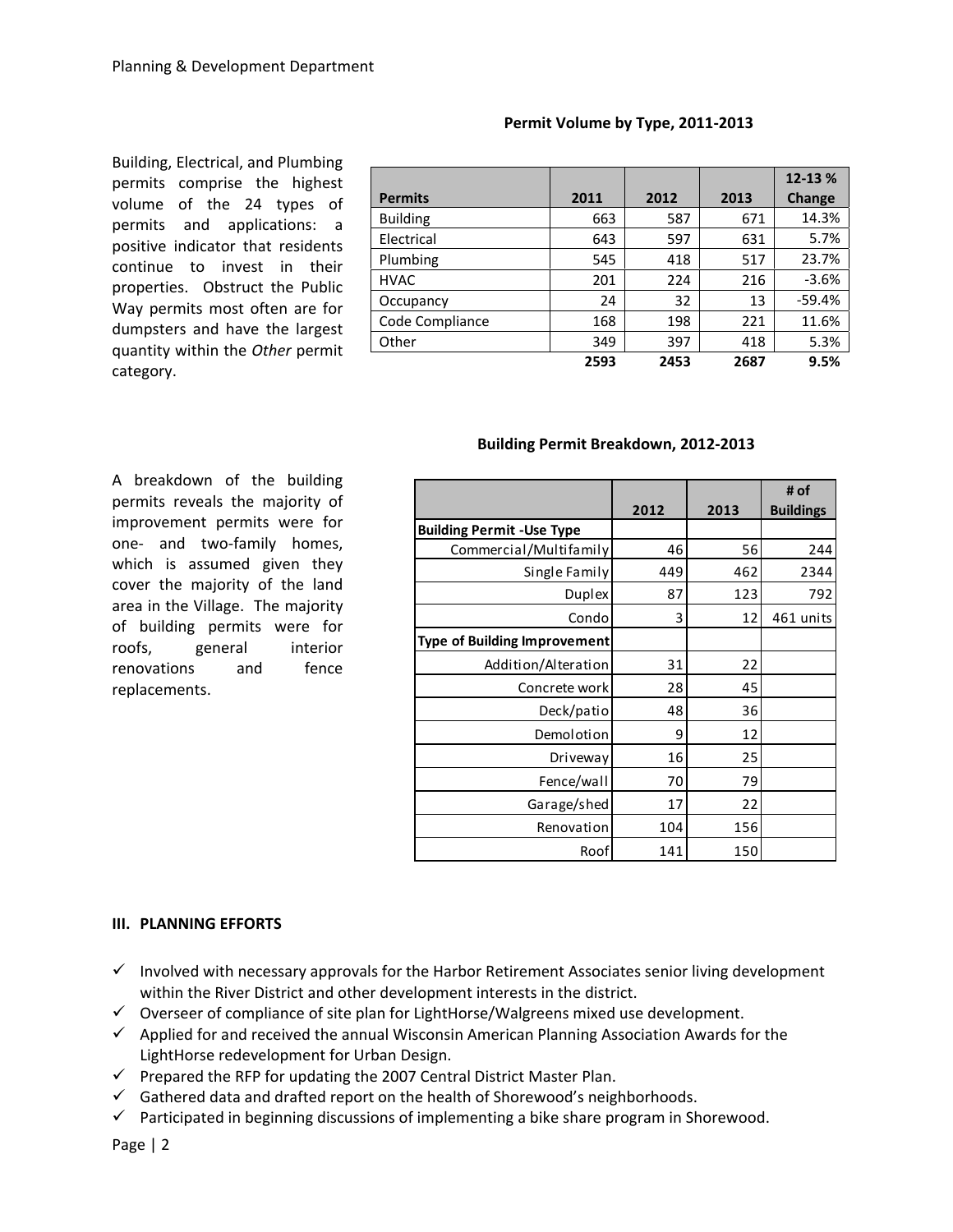- $\checkmark$  Assisted with UW-Milwaukee graduate urban planning students' semester-long project for the west Capitol Drive corridor.
- $\checkmark$  Continued collection and summary reports of surveys from residents moving in and out of the village.
- $\checkmark$  Completed Geographical Information Systems mapping tool evaluation and recommendation for 2014.
- $\checkmark$  Continued education of potential businesses and working with existing businesses and commercial owners on property improvements.
- $\checkmark$  Overseer of Neighborhood Improvement Loan Program. To date, 28 applicants totaling \$402,138 in loans were approved since 2009 and \$109,313 have been paid back.

## **IV. SHOREWOOD BUSINESSES**

Shorewood has over 260 active businesses and currently has seven retail vacancies. Sixteen businesses joined Shorewood's vibrant commercial district last year, which were a mix of retail, food and services as shown in the below table.

| Category<br><b>Business Name</b> |                                               | <b>Address</b>                 |  |  |  |
|----------------------------------|-----------------------------------------------|--------------------------------|--|--|--|
| <b>New Business</b>              | Sweet Nutrition Counseling and Wellness       | 2510 E. Capitol Drive          |  |  |  |
|                                  | Al Calderone Club, CLOSED Jan 2014            | 4475 N. Oakland Avenue         |  |  |  |
|                                  | Northwoods Software Development               | 1572 E. Captiol Drive          |  |  |  |
|                                  | WIWN TV - Pappas Telecasting of WI            | 3970 N. Oakland Avenue, #701   |  |  |  |
|                                  | Forever Young Anti-Aging & Weight Loss Center | 4433 N. Oakland Avenue         |  |  |  |
|                                  | Yo Mama                                       | 4521 N. Oakland Avenue         |  |  |  |
|                                  | Runaway Meatball                              | 3592-94 N. Oakland Avenue      |  |  |  |
|                                  | Milwaukee PC Inc.                             | 1518 E. Capitol Drive          |  |  |  |
|                                  | Sunshine Massage                              | 1409 E. Capitol Drive #206     |  |  |  |
|                                  | La Borangerie, opening Feb. 2014              | 4401 N. Oakland Avenue         |  |  |  |
|                                  | Fyndig, sustainable apparel                   | 4508 N. Oakland Avenue         |  |  |  |
|                                  | Shorewood Dental                              | 2321 E. Capitol Drive          |  |  |  |
|                                  | School of Rock                                | 4050 N. Oakland Avenue         |  |  |  |
|                                  | AmStar gasoline station & convenience store   | 4000 N. Wilson Drive           |  |  |  |
|                                  | Ashtanga Circle - yoga                        | 3805 N. Oakland Avenue         |  |  |  |
|                                  | Get Dolled Up Salon (previously Salon Divine) | 4312 N. Oakland Avenue         |  |  |  |
| Moved within                     | Foley Law Firm                                | 4421 N. Oakland Avenue, #200   |  |  |  |
| lShorewood                       | <b>Quality Computer</b>                       | 4447 N. Oakland Avenue         |  |  |  |
|                                  | 4 Paw                                         | 1518 E. Capitol Drive, Suite A |  |  |  |
| New ownership                    | Nana Asian Fusion                             | 4511 N. Oakland Avenue         |  |  |  |
|                                  | North Shore Nails                             | 4011 N. Oakland Avenue         |  |  |  |

At the beginning of 2013, PDD implemented the Five-Year Occupancy Renewal Program, issuing 27 Renewal Certificates. Inspections are performed between January and March before improvement permits increase.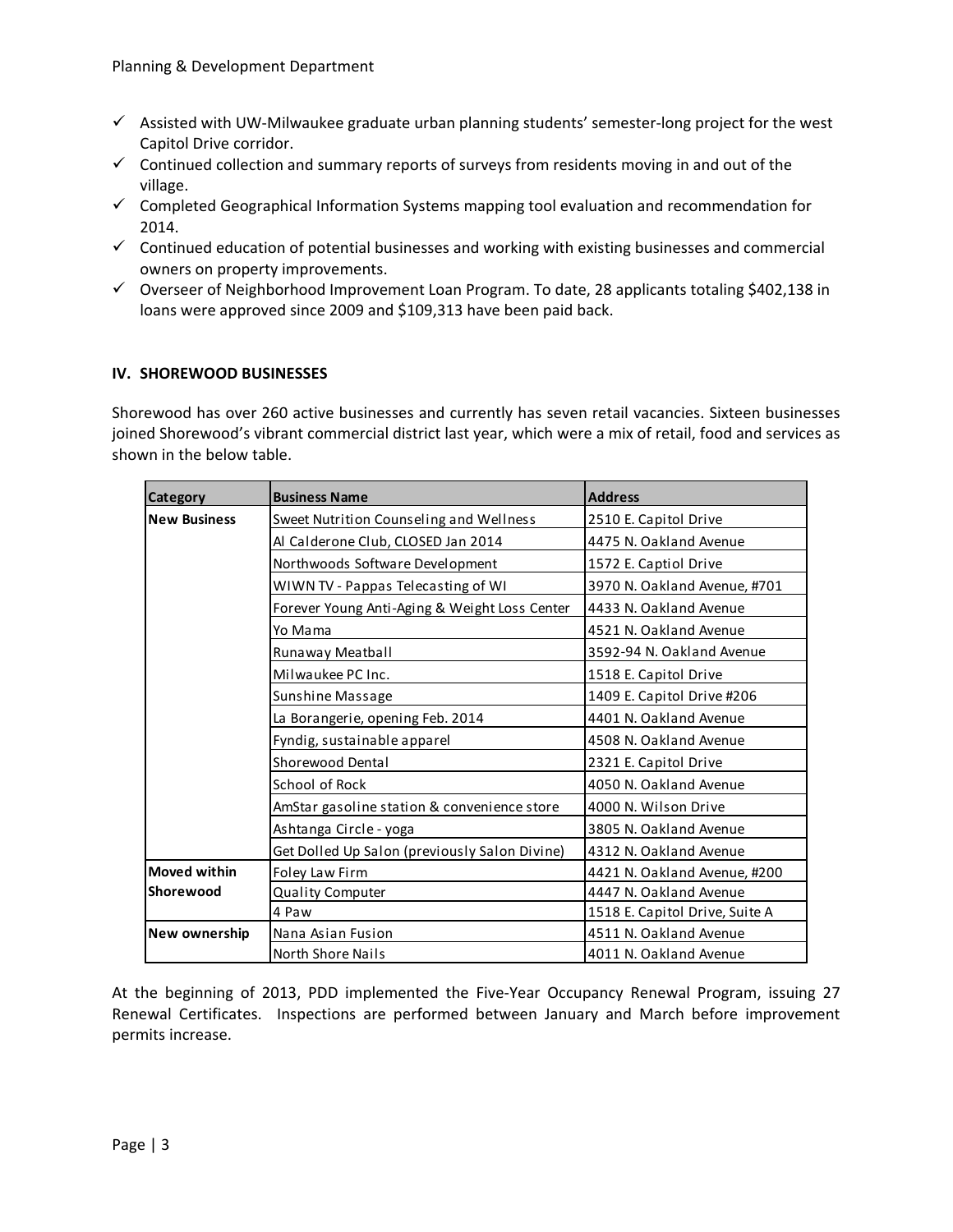#### **V. CUSTOMER SERVICE SURVEYS**

The Department began mailing satisfaction surveys May 2012 to 25% of permit holders following final inspection. To date, 802 surveys were mailed and 227 received, equating to a 28% response rate. Four questions are asked, provided on a postcard with a return envelope, and reveals that 99% of the respondents rated the overall visit with an inspector as *satisfactory* or *very satisfactory*.

| <b>SURVEY QUESTIONS</b>                                    |              |       |             |              |           |                       |              |
|------------------------------------------------------------|--------------|-------|-------------|--------------|-----------|-----------------------|--------------|
|                                                            | <b>Yes</b>   | % Yes | <b>No</b>   | $%$ No       | <b>NA</b> | $%$ NA                | <b>Total</b> |
| DID INSPECTOR ARRIVE IN A TIMELY<br><b>FASHION</b>         | 214          | 95%   | 5           | 2%           | 7         | 3%                    | 226          |
|                                                            |              |       |             |              |           |                       | 0            |
| <b>WAS INSPECTOR COURTEOUS</b>                             | 226          | 100%  | $\mathbf 0$ | 0%           |           |                       | 226          |
|                                                            |              |       |             |              |           |                       | 0            |
| DID INSPECTOR GIVE CLEAR AND CONCISE<br><b>INFORMATION</b> | 219          | 98%   | 4           | 2%           |           |                       | 223          |
|                                                            | <b>Very</b>  |       |             |              |           |                       |              |
|                                                            | Satisfactory |       |             | Satisfactory |           | <b>Unsatisfactory</b> |              |
| HOW WOULD YOU RATE THE OVERALL<br><b>VISIT</b>             | 184          | 81%   | 40          | 18%          | 3         | 1%                    | 227          |

#### **VI. CODE COMPLIANCE‐HOME SALE PROGRAM**

Since 1981 Shorewood has required home inspections prior to a change of ownership where a *Certificate of Compliance* is issued if the inspection shows no code violations. In 2013, 222 applications were received, the highest since 2006.

**Annual Code Compliance Applications** 



Of the inspections, a portion of the properties have code violations identified. In 2013, 64 of the 222 properties required permits, most often to correct minor violations and in some cases, for recent improvements that were completed without a permit. Year 2012 resulted in more permits, totaling 86.

#### **Required Permits following Compliance Inspection**

| <b>CODE COMPLIANCE INSPECTIONS</b>  | 2012    | 2013     |
|-------------------------------------|---------|----------|
| Total Compliance Applications       | 198     |          |
| <b>Properties Requiring Permits</b> | 86      | 64       |
| Fees from Improvement Permits       | \$9.310 | \$12,388 |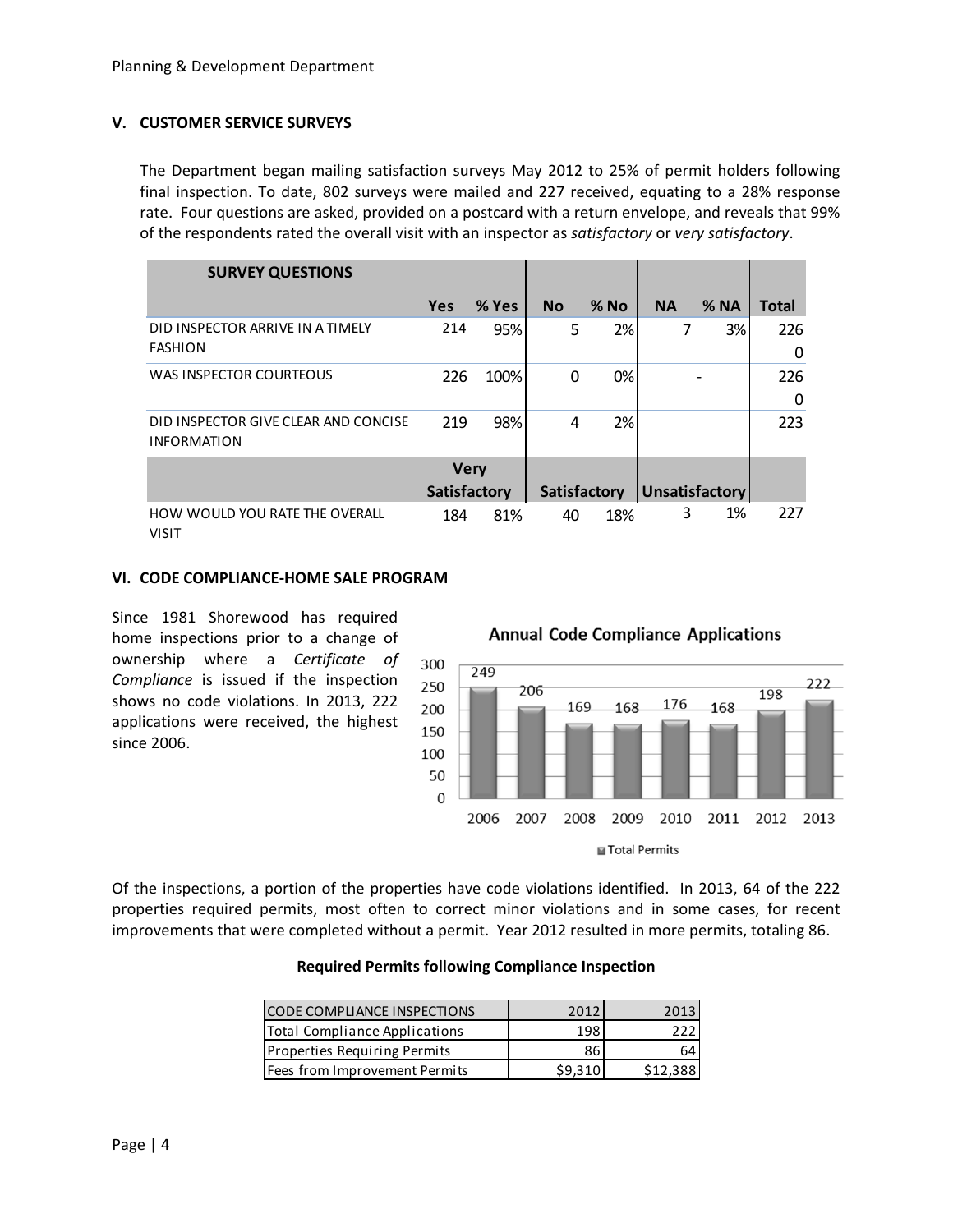#### **VII. PROPERTY ENFORCEMENT**

The department received 72 property-related complaints and issued 97 exterior property enforcement correction orders in 2013; both totals lower than the previous two years. The number of self‐initiated correction orders this year decreased compared to previous years due to the department's vacant building inspector position, requiring staff to prioritize permitted inspections.



**Property Enforcement Orders**

The top three reasons corrections orders were issued were for repairs needed to garages, overgrown grass and weeds, and exposed surfaces on the home that needs paint, as shown below.

| <b>Notice Correction Categories</b><br>Clean Up Orders<br>20<br>Fence Repair<br>10<br>Paint House/Trim<br>30<br>50<br>Garage<br>garbage/storage<br>paint<br>repair<br>missing numbers<br>gutters/downspouts<br>Weeds/Grass/Overgrowth<br>27<br>Abandoned Vehicle<br>3<br>Porch/Deck Repair<br>16 |                |    |    |
|--------------------------------------------------------------------------------------------------------------------------------------------------------------------------------------------------------------------------------------------------------------------------------------------------|----------------|----|----|
|                                                                                                                                                                                                                                                                                                  |                |    |    |
|                                                                                                                                                                                                                                                                                                  |                |    |    |
|                                                                                                                                                                                                                                                                                                  |                |    |    |
|                                                                                                                                                                                                                                                                                                  |                |    |    |
|                                                                                                                                                                                                                                                                                                  |                |    |    |
|                                                                                                                                                                                                                                                                                                  |                |    | 5  |
|                                                                                                                                                                                                                                                                                                  |                |    | ٩  |
|                                                                                                                                                                                                                                                                                                  |                |    | 17 |
|                                                                                                                                                                                                                                                                                                  |                |    | 9  |
|                                                                                                                                                                                                                                                                                                  |                |    | 10 |
|                                                                                                                                                                                                                                                                                                  |                |    |    |
|                                                                                                                                                                                                                                                                                                  |                |    |    |
|                                                                                                                                                                                                                                                                                                  |                |    |    |
|                                                                                                                                                                                                                                                                                                  | Chimney Repair | 4  |    |
|                                                                                                                                                                                                                                                                                                  | Roof           | 2  |    |
|                                                                                                                                                                                                                                                                                                  | Siding         | 3  |    |
|                                                                                                                                                                                                                                                                                                  | Other          | 18 |    |

#### **Category of Correction Orders**